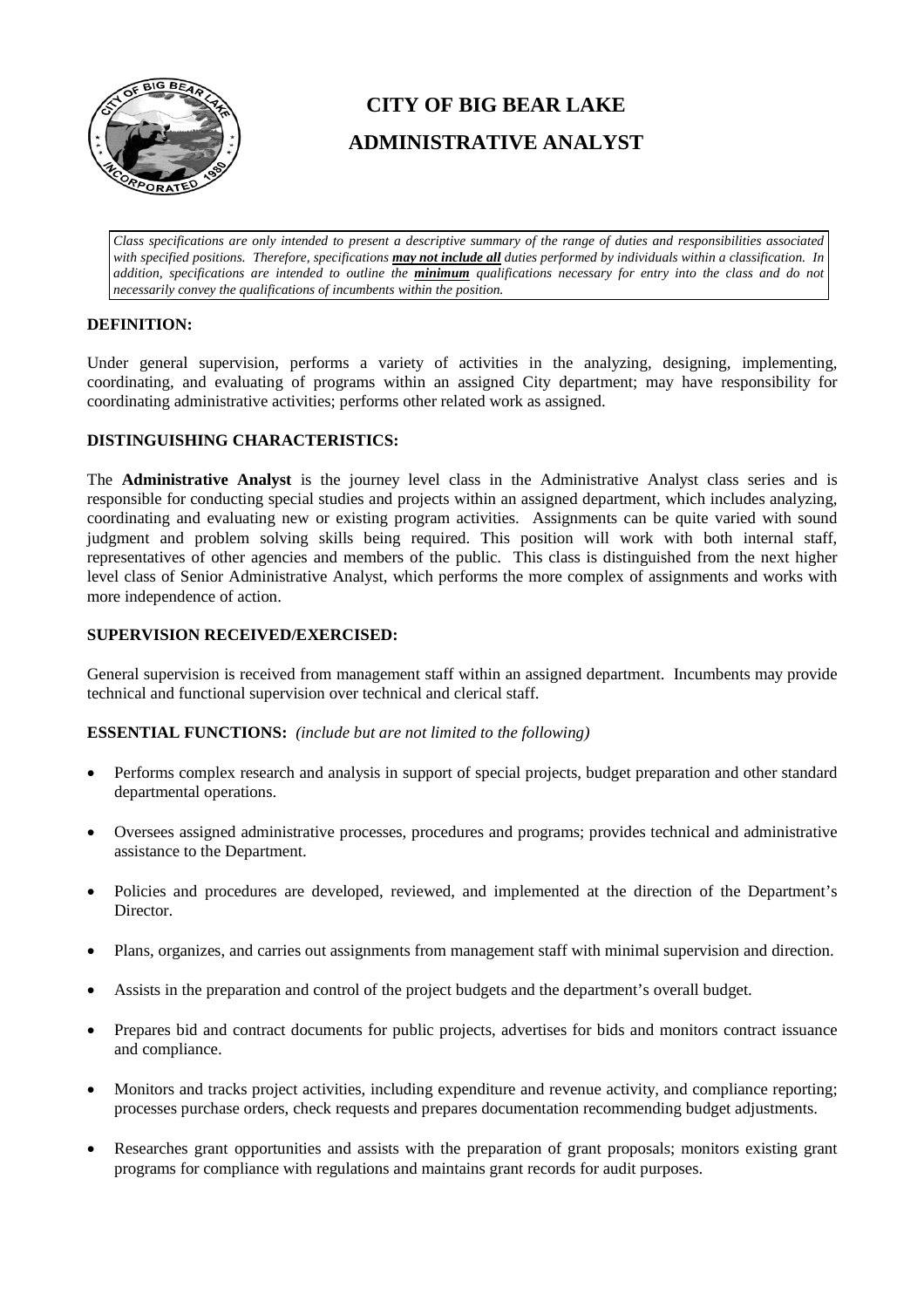- Assists the public both in person and on the phone; composes emails, correspondence, agenda reports, resolutions and ordinances; maintains accurate and complete records; attends various meetings and makes presentations.
- Demonstrates an understanding of applicable policies, procedures, and work methods associated with assigned duties; responds to questions and concerns from the general public; provides information as appropriate.
- Establishes positive working relationships with representatives of community organizations, state/local agencies, consultants and members of the public.
- Performs other related and peripheral duties as required and necessary for the successful performance of this job.

## **PHYSICAL, MENTAL, AND ENVIRONMENTAL WORKING CONDITIONS:**

Position requires prolonged or intermittent sitting, standing, walking, reaching, twisting, turning, kneeling, bending, squatting, and stooping in the performance of daily office activities. The position also requires grasping, repetitive hand movement, and fine coordination in preparing statistical reports and data using a computer keyboard. Additionally, the position requires near and far vision in reading correspondence, statistical data and using the computer, and acute hearing is required when providing phone and personal service. The ability to lift, drag, and push files, paper, and documents weighing up to 25 pounds also is required. The employee may occasionally be required to travel to different sites and locations; when working outdoors the incumbent may encounter extreme weather conditions, including wet, hot, cold, wind, snow, ice, and heavy vehicle traffic. The noise level in the work environment is usually quiet to moderate when indoors and moderate to loud when outdoors.

Some of these requirements may be accommodated for otherwise qualified individuals requiring and requesting such accommodations.

**QUALIFICATIONS:** *(The following are minimal qualifications necessary for entry into the classification.)*

#### **Education and/or Experience:**

A bachelor's degree in business administration, public administration, or related field from an accredited college/university is required. One to two years of related experience is desired.

#### **License/Certificate:**

Possession of, or ability to obtain, a valid Class C California driver's license.

**KNOWLEDGE/ABILITIES/SKILLS:** *(The following are a representative sample of the KAS's necessary to perform essential duties of the position.)*

## **Knowledge of:**

Modern principles, procedures, and practices of organizational management; research techniques and practices, including statistical concepts and methods; techniques for scheduling work assignments; modern office procedures, practices, and equipment operation, including a computer and applicable software; methods and techniques for record keeping and report preparation and writing; proper English, spelling, and grammar; and standard safety practices.